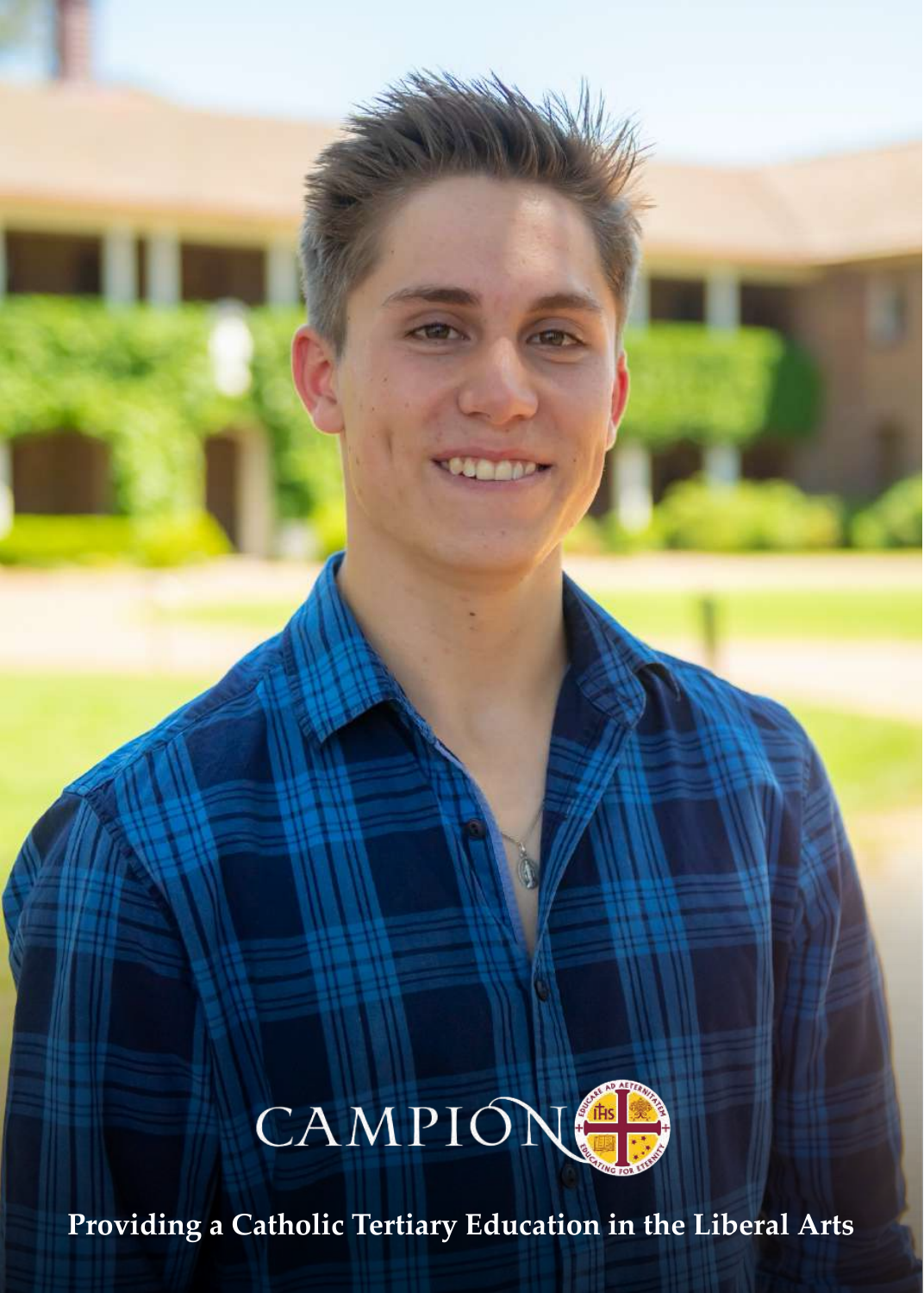After graduating from Campion in 2014, I completed a Masters of Occupational Therapy. Upon learning that my undergraduate was neither psychology nor health science, many people ask if I "regret" my Campion degree. Absolutely not! Through studying the liberal arts I developed the ability to think critically, creatively and rationally and these skill have undeniably assisted me in developing strong clinical reasoning skills. Furthermore, it instilled in me a thorough and grounded understanding of ethics, something that will guide my everyday practice with clients and assist me in navigating the complex cases when they inevitably arise. The liberal arts has enriched my understanding of humanity, society and culture and cultivated in me the desire to search for and uphold the good, true and beautiful in every person and every thing.

> **Anna Matthai Class of 2014**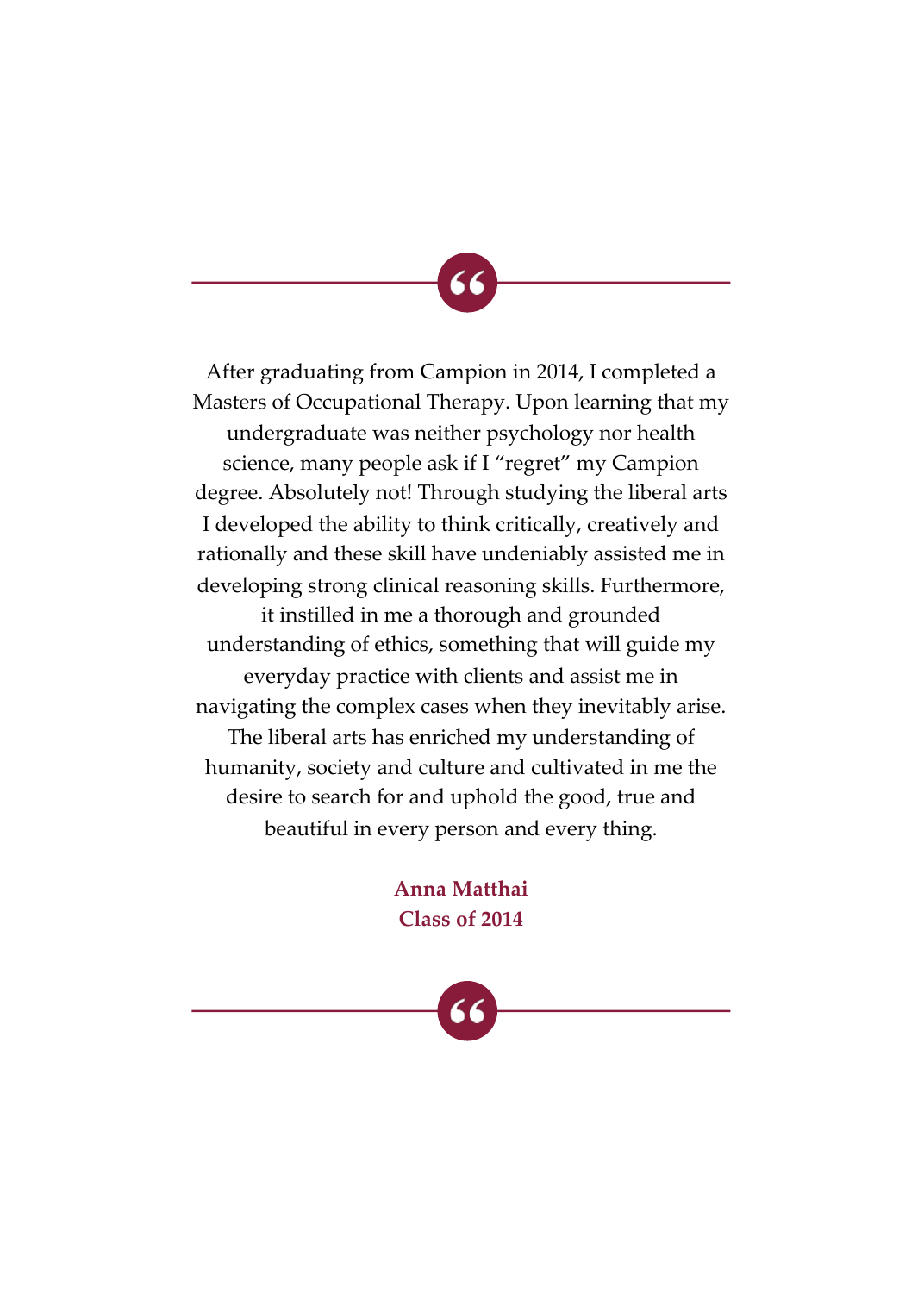## **Contents**

**Contact 16**

**Introduction 5<br>
rts Education 6<br>
<u>rse Overview 7</u><br>
e on Campus 9 Liberal Arts Education 6 Course Overview Spiritual Life on Campus 9**<br>**Faith Development 11 Faith Development Communal Living 12 FAQ 14**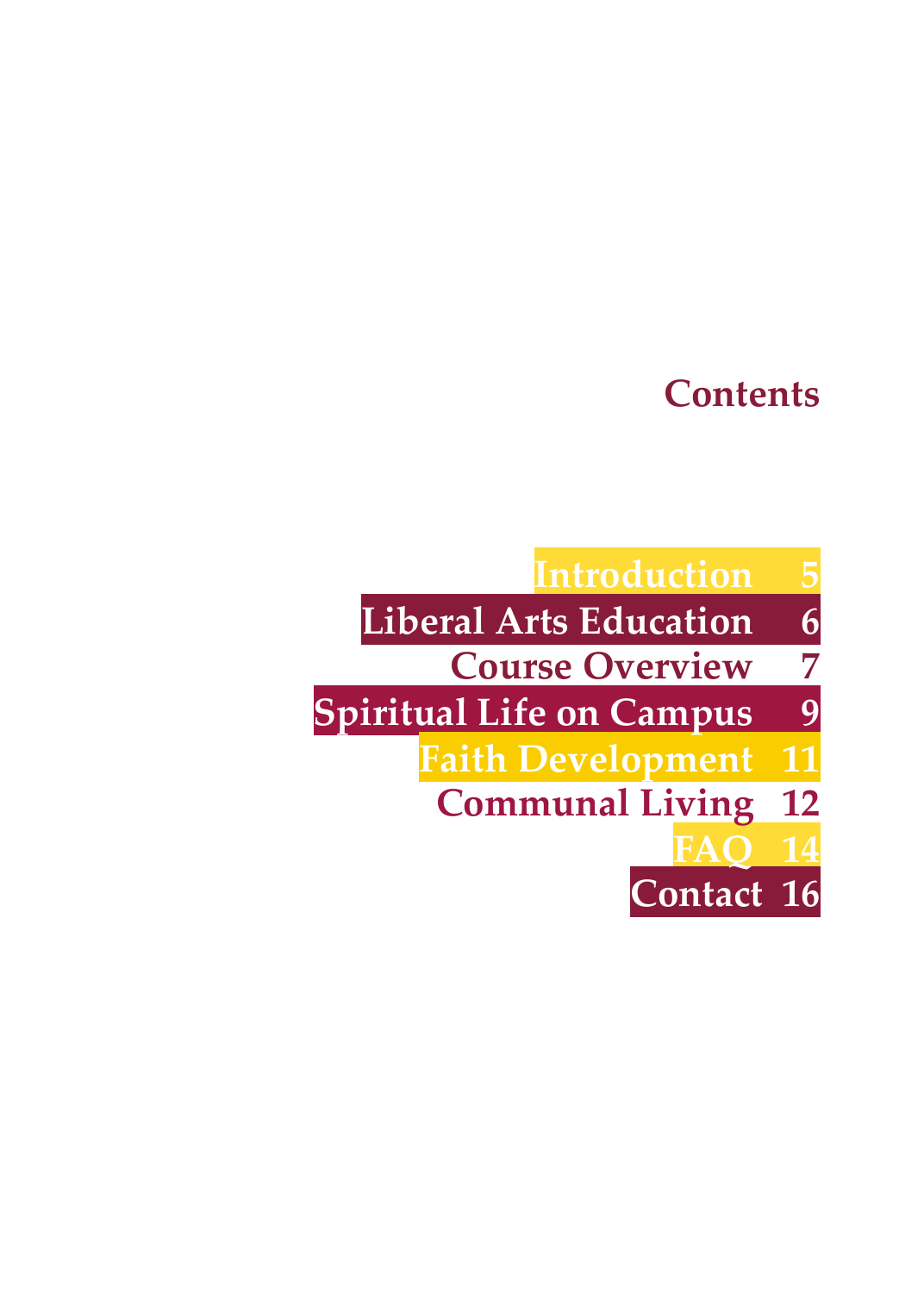We must know **where we have been in order to know where we are going**

**St Edmund Campion**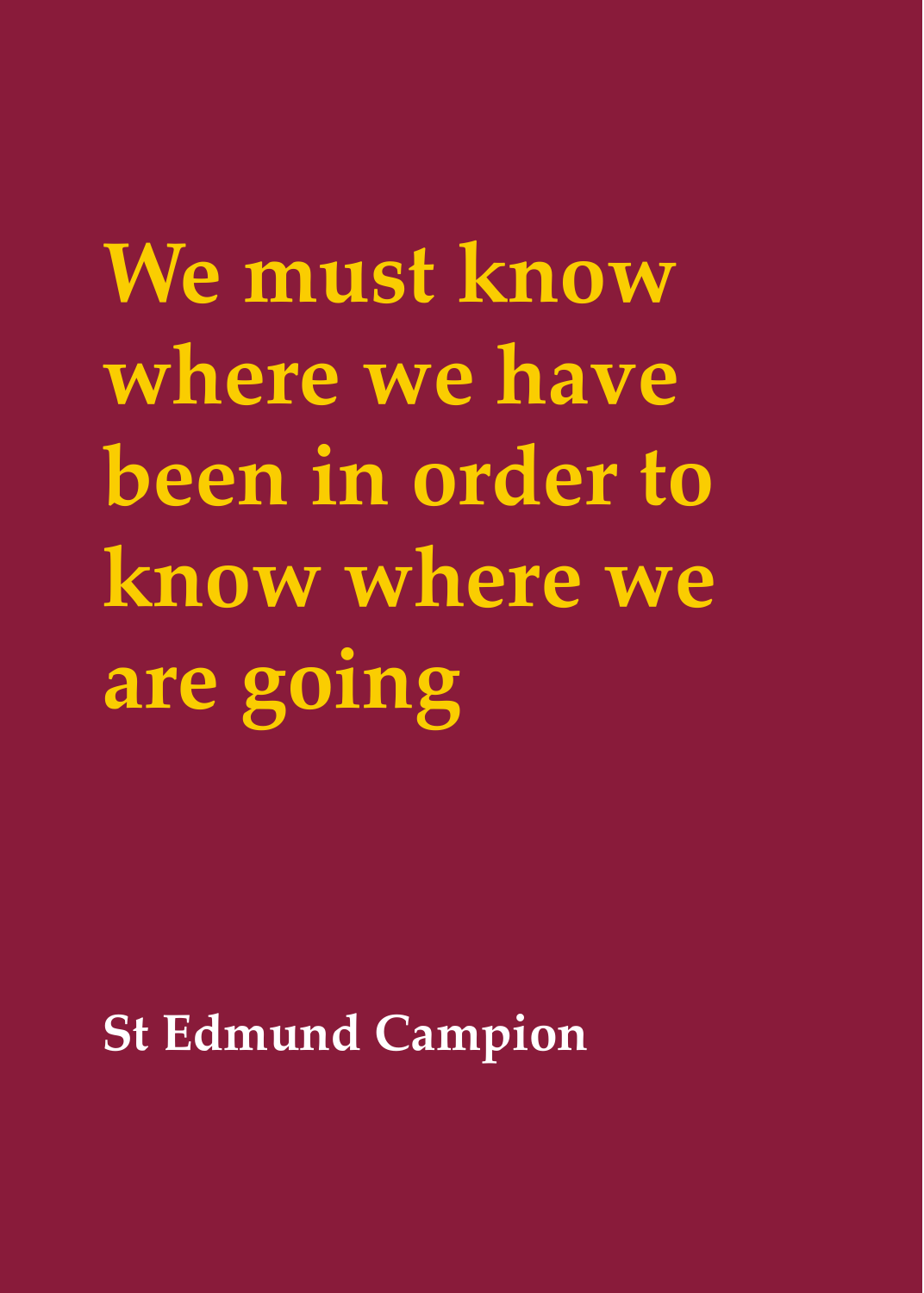## **Introduction**

Located in Western Sydney, Campion College is Australia's first Catholic tertiary college dedicated to the liberal arts. Students from all across the country are drawn to our unparalleled study environment which is characterised by the centrality of the Catholic faith in both our academic program and all aspects of campus life.

Campion exists to provide a foundational education at undergraduate level that integrates the insights of faith and reason. Students are exposed to the richness of the Church's intellectual, spiritual, moral and cultural traditions in all facets of our curriculum. This curriculum entails systematic study across a broad array of disciplines, stimulating genuine freedom of thought by opening the mind to the discovery and

embrace of truth.

Our goal is to foster both the intellectual and personal development of students, producing graduates with the capacity to think logically, analyse critically and find morally responsible solutions to problems. Together with the centrality of theology in our academic program, these goals of self-reflection and moral responsibility aid students in the development of the knowledge, skills and virtuous qualities that will sustain them in this life and the next.

We genuinely believe we have something special on offer which helps our graduates stand out from the crowd and hope you will come to appreciate the true value of a Catholic tertiary education in the liberal arts.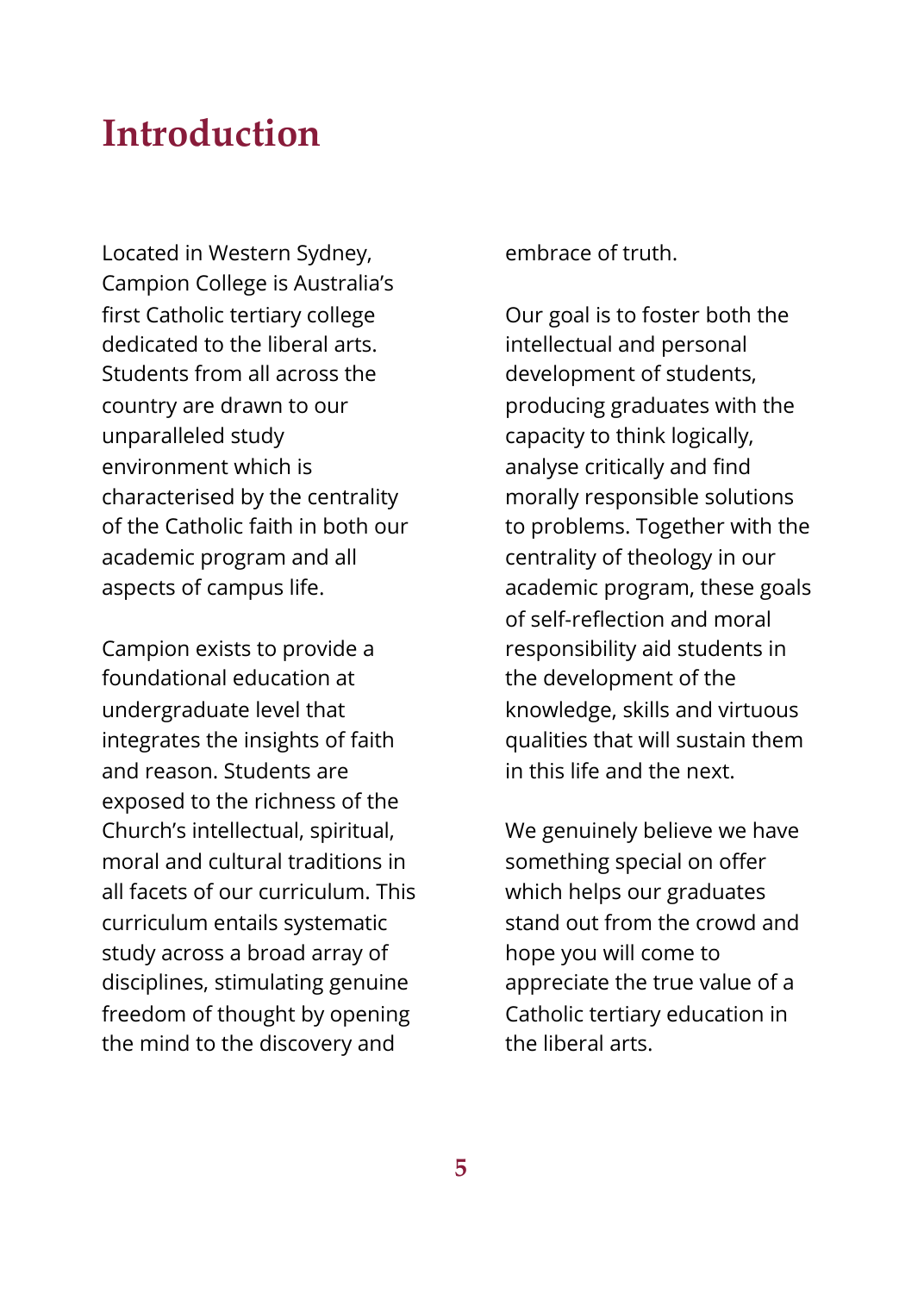## **Liberal Arts Education**

A liberal arts education is a traditional program of learning in Western higher education. Since its inception in the era of classical antiquity, its aim has been to produce articulate, virtuous and well-rounded graduates with transferable skills and knowledge across a broad range of subjects.

Liberal arts at Campion entails core units in history, literature, philosophy and theology (course outline pictured right). Students considering gap year studies or an introduction to the liberal arts are drawn to our one-year Diploma. The majority of our students study with us for three years and graduate with a Bachelor of Arts in the Liberal Arts. We also offer units in science, mathematics, Latin and Ancient Greek.

A degree in the liberal arts is

not designed to train you for a specific career. Instead, the goal is to give you the foundation to adapt and thrive in an ever-changing world. Liberal arts graduates possess superior 'soft skills' to carry you through multiple job changes throughout your lifetime. A liberal arts degree will also stand out on your resume, giving you a competitive edge in the job market.

A typical liberal arts graduate will complete further studies to obtain the technical skills needed for a particular profession. Our graduates have gone into a number of fields including teaching, business, law, medicine, politics, academia and evangelisation.

Visit our website or request a copy of our prospectus for further information.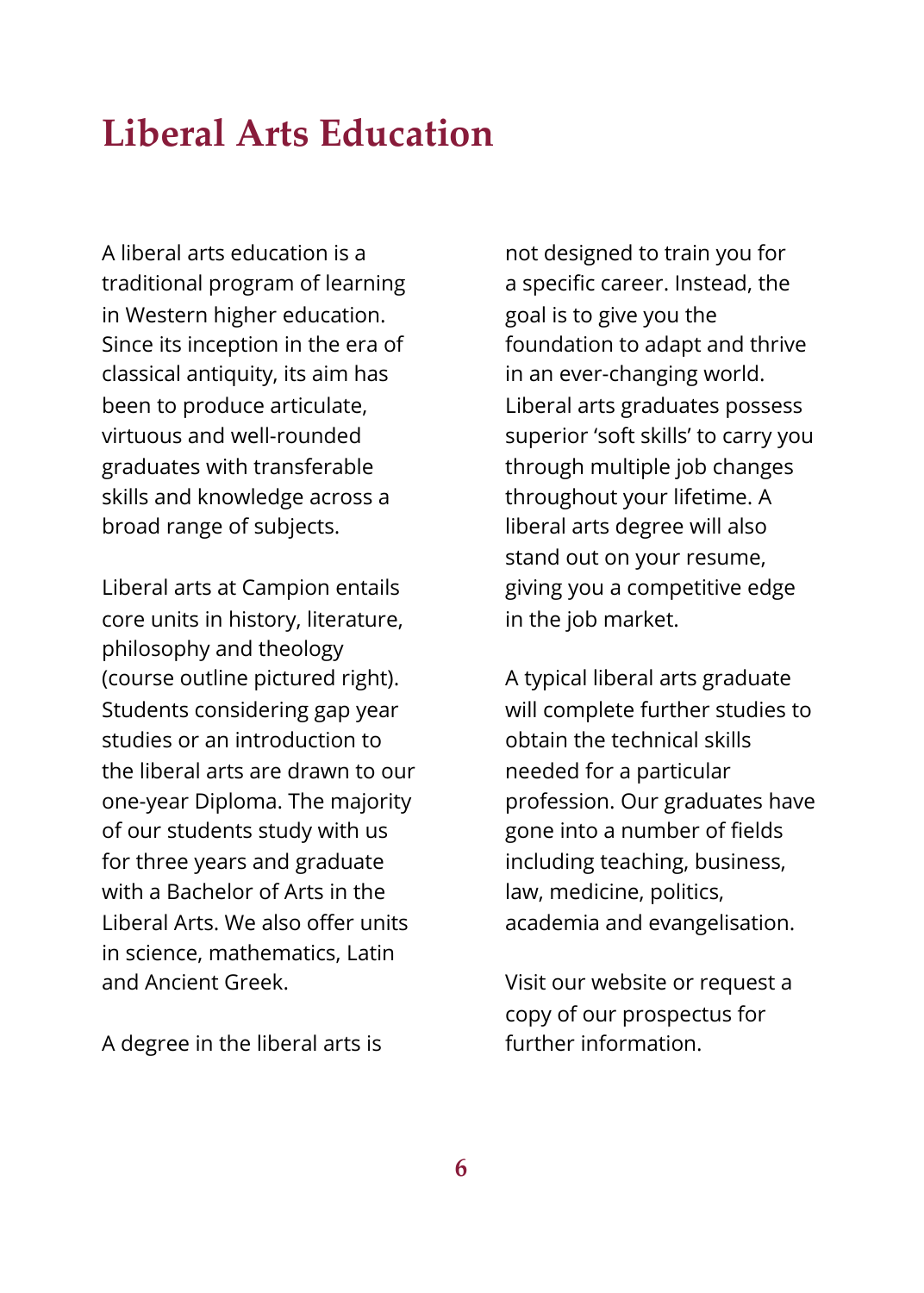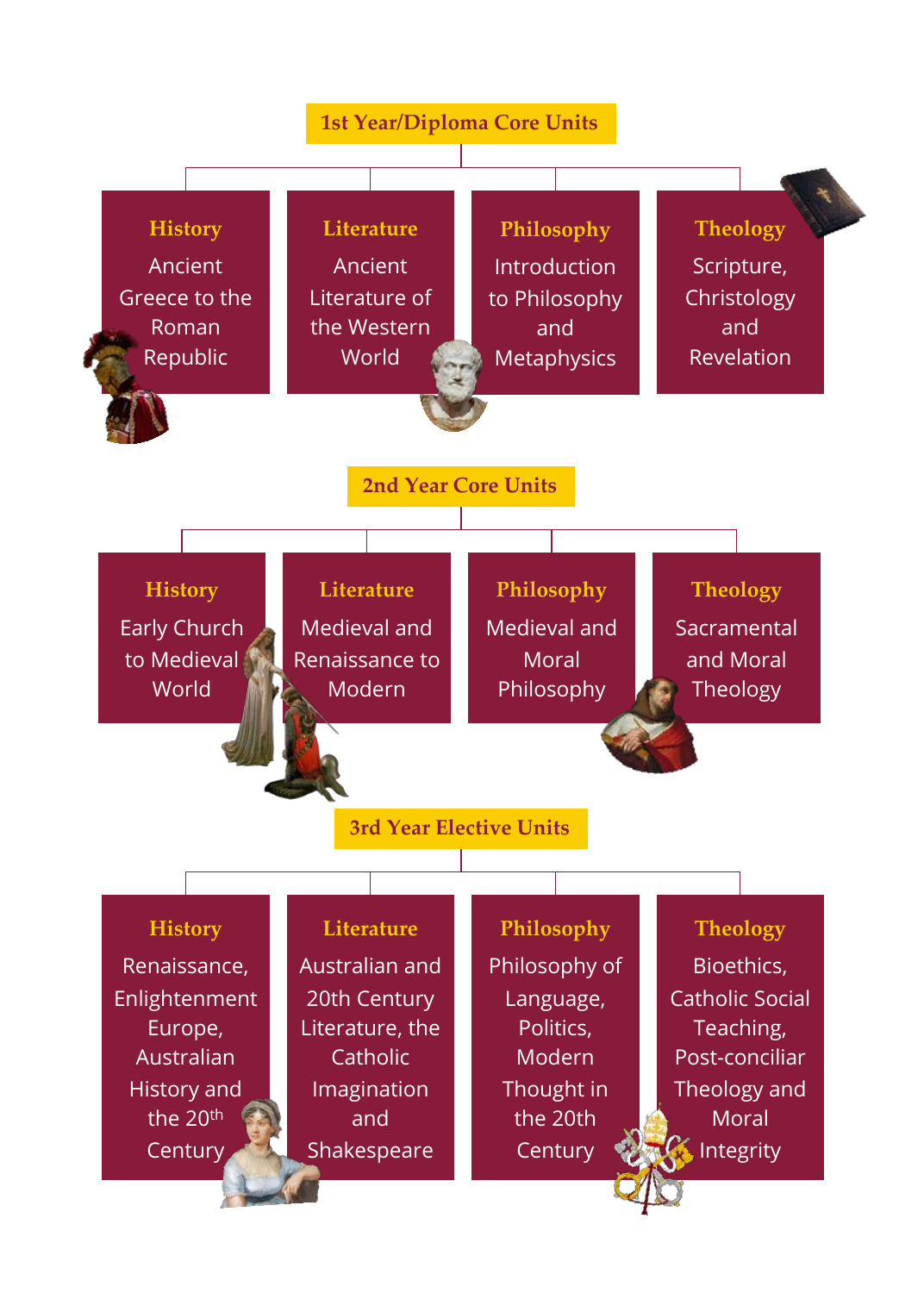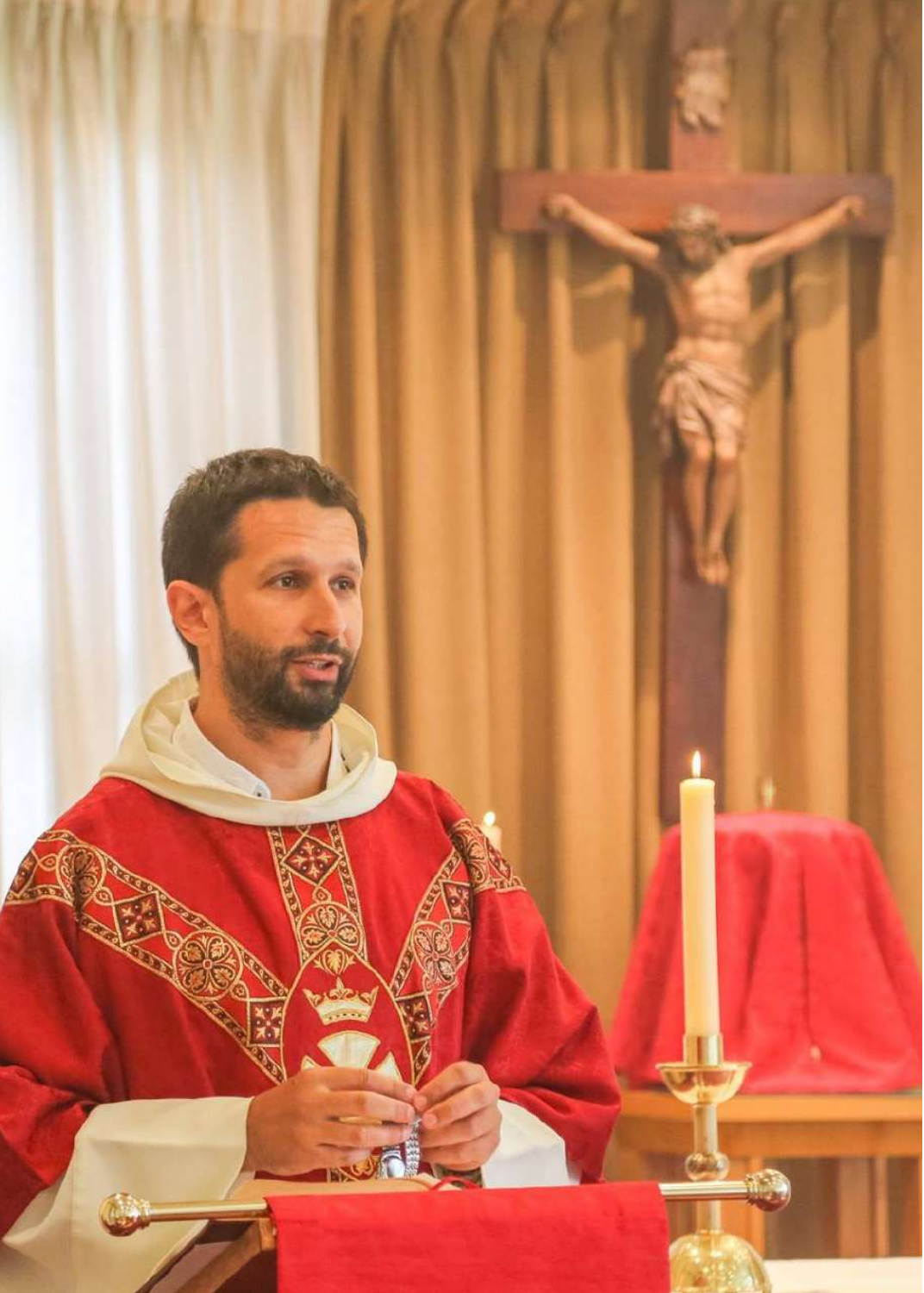## **Spiritual Life on Campus**

## **On-campus Chapel**

The Chapel of Our Lady and St Bernard is available to students for personal prayer and reflection.

### **Campus Chaplain**

Fr Piotr Kruk OP, known as Fr Peter, is a Polish Dominican, ordained in Kraków, Poland, in 2011. He has been serving at Campion since 2016 and is passionate about helping students to deepen their understanding of the Catholic faith and mature in Christian life.

### **Daily Mass**

Holy Mass is the high point of the daily life of the college. Mass is celebrated in the Ordinary and Extraordinary Forms on weekdays and in celebration of key points in the academic calendar. Residential students are encouraged to

participate in the life of the local parishes by attending Sunday Mass off campus.

## **Confession**

The Sacrament of Reconciliation is regularly available.

#### **Eucharistic Adoration**

There are scheduled periods of Eucharistic Adoration each week for students to visit the Lord Jesus present in the Blessed Sacrament.

### **Campion Choir**

The Campion College Schola is a four-part mixed voice choir, headed by the Director of Music for the Diocese of Parramatta. Sung Mass and Benediction are performed by the schola once a week. The schola also sings at St Patrick's Cathedral in Parramatta and St Mary's Cathedral in Sydney.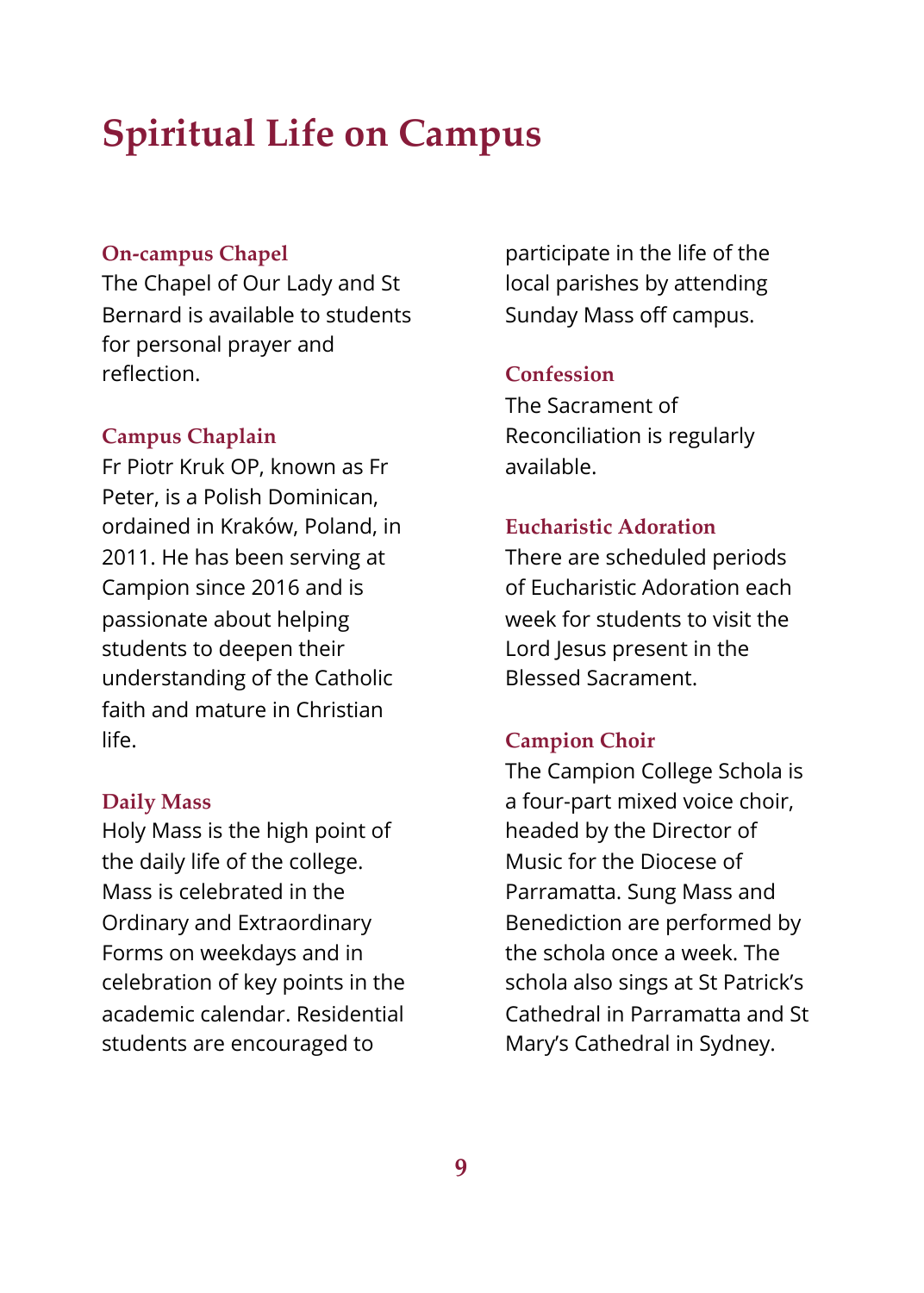**Student Passion Play**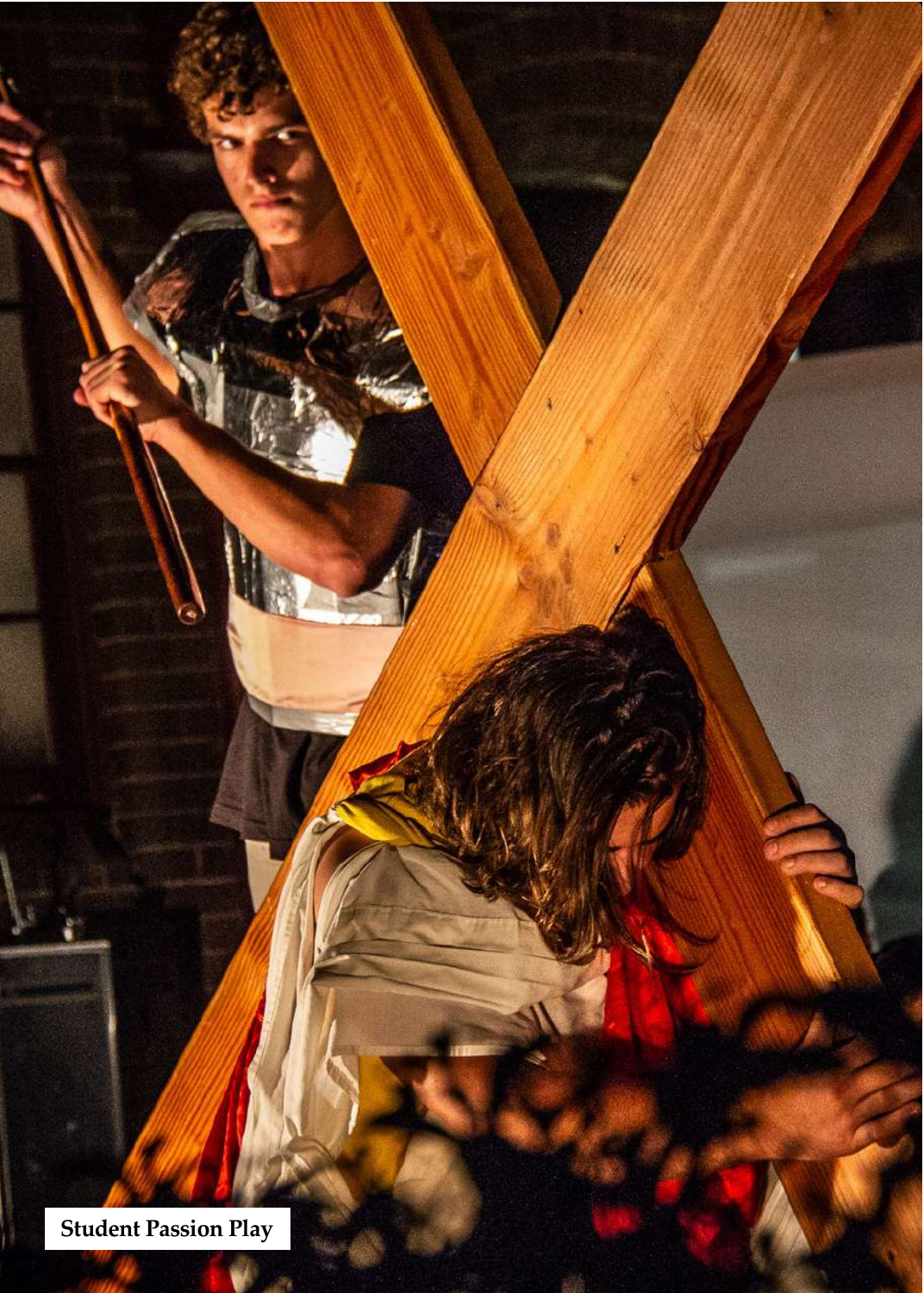## **Faith Development**

Throughout each semester, the Chaplaincy team offers a variety of ways to help you develop your faith.

### **Retreats**

Overnight and evening retreats or spiritual reflections are scheduled throughout the year.

## **Guest Speakers**

Campion welcomes a number of local, national and international guest speakers throughout the year to discuss a broad range of social and moral issues.

## **Chaplaincy Events**

The chaplaincy hosts a number of events including Adoration Under the Stars, Passion plays and Feast Day celebrations.

#### **Evangelisation Opportunities**

Students are encouraged to awaken their missionary zeal

and respond to opportunities for evangelisation. Many students are pro-life advocates.

#### **Community Outreach**

Aware of the many gifts and blessings that they have received in their lives, students have the opportunity to give to others in need through Vinnies and other local initiatives.

#### **Spiritual Direction**

Spiritual direction is available on campus for those students seeking personal guidance.

### **Vocational Discernment**

Many students make the most of their time at Campion to discern God's calling. Several graduates have become Dominicans, Benedictines and Oratorians primarily, with others still discerning their vocation into the priesthood and religious life.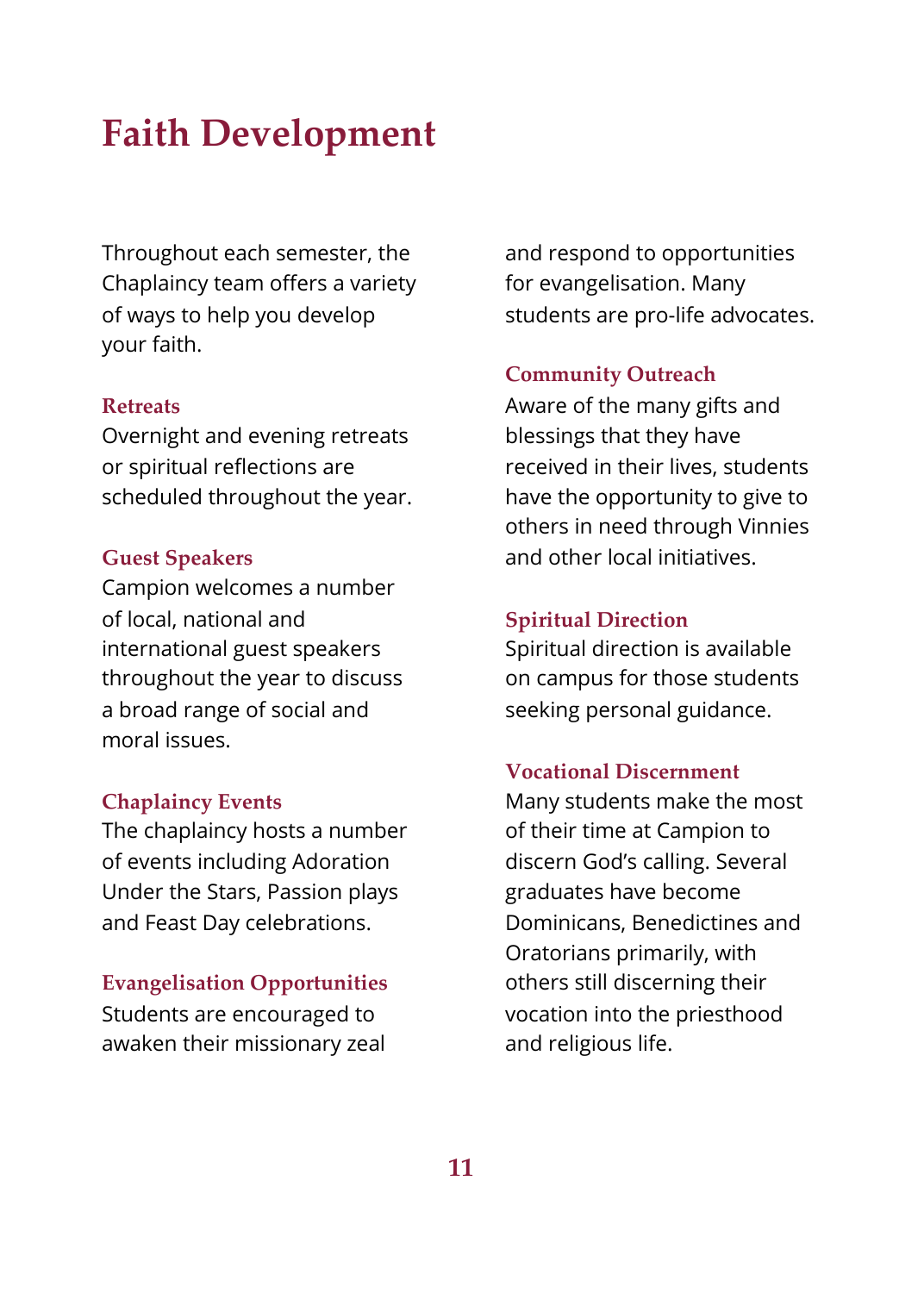# **Communal Living**

Located in the heart of Western Sydney, the beautiful grounds and charming buildings of Campion College provide a peaceful and warm home for students wishing to reside on campus. With public transport providing easy access to Parramatta, the Blue Mountains and Sydney, the college is a hidden treasure and the ideal environment for study, reflection and communal Christian living.

Campion provides single-sex accommodation in two dormitory wings located in the main building of the college and residential houses located on-site. Depending on availability and demand, students in the houses will reside in a single or double room with an en suite. All dormitories are single rooms with communal bathrooms.

Campion students of all year levels are housed in each type of accommodation. The integration of students from across year levels fosters personal growth and maturity, deepening of relationships and development of Christian virtues. It also provides leadership opportunities for senior students.

Each house and dormitory is assigned a Residential Assistant who is a senior student of the college. Their primary role is to assist with the personal formation of each student and ensure that accommodation is safe, secure and harmonious. Residential Assistants are supported by staff on the Student Wellbeing Team.

Please visit our website for accommodation rates and additional information.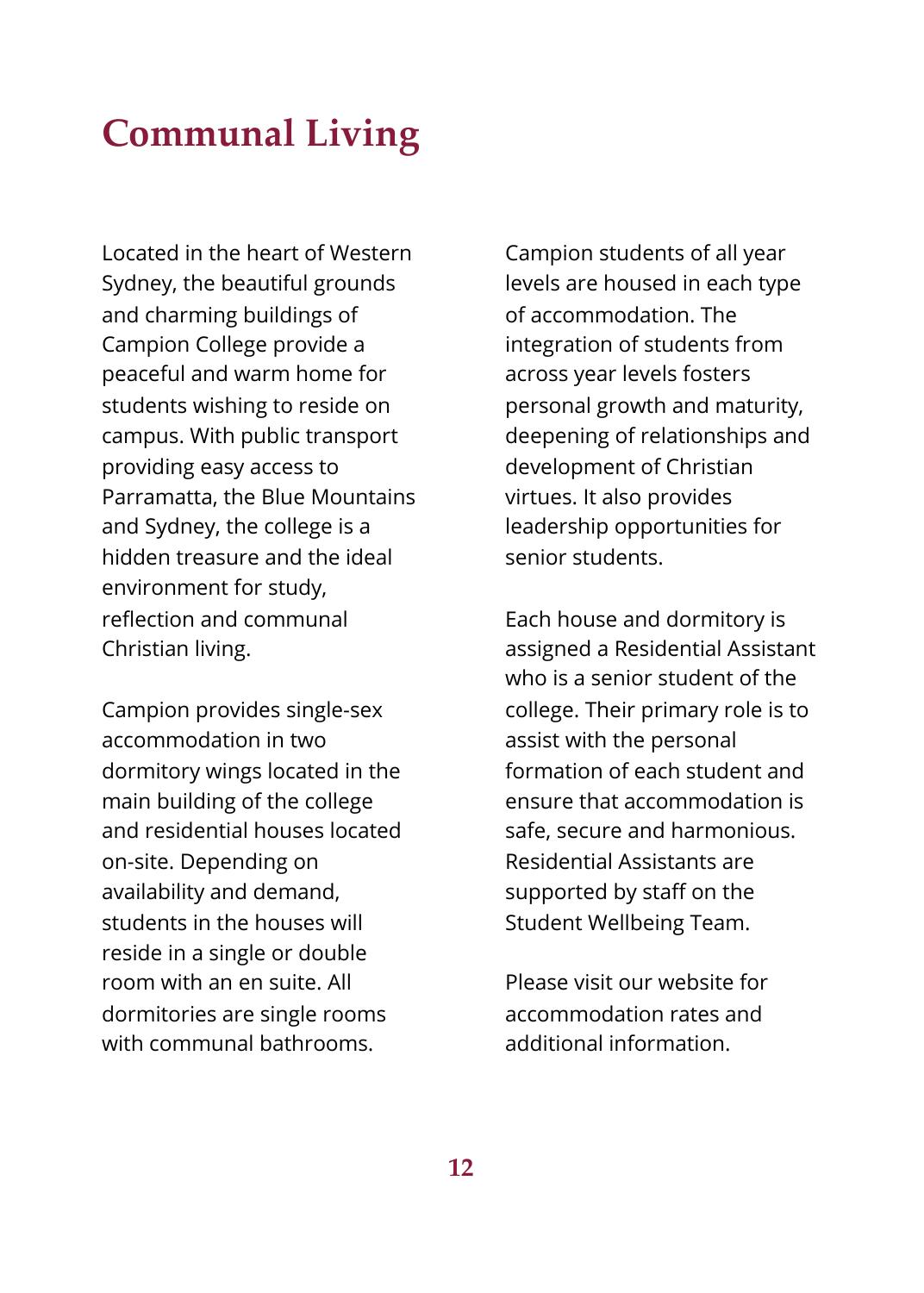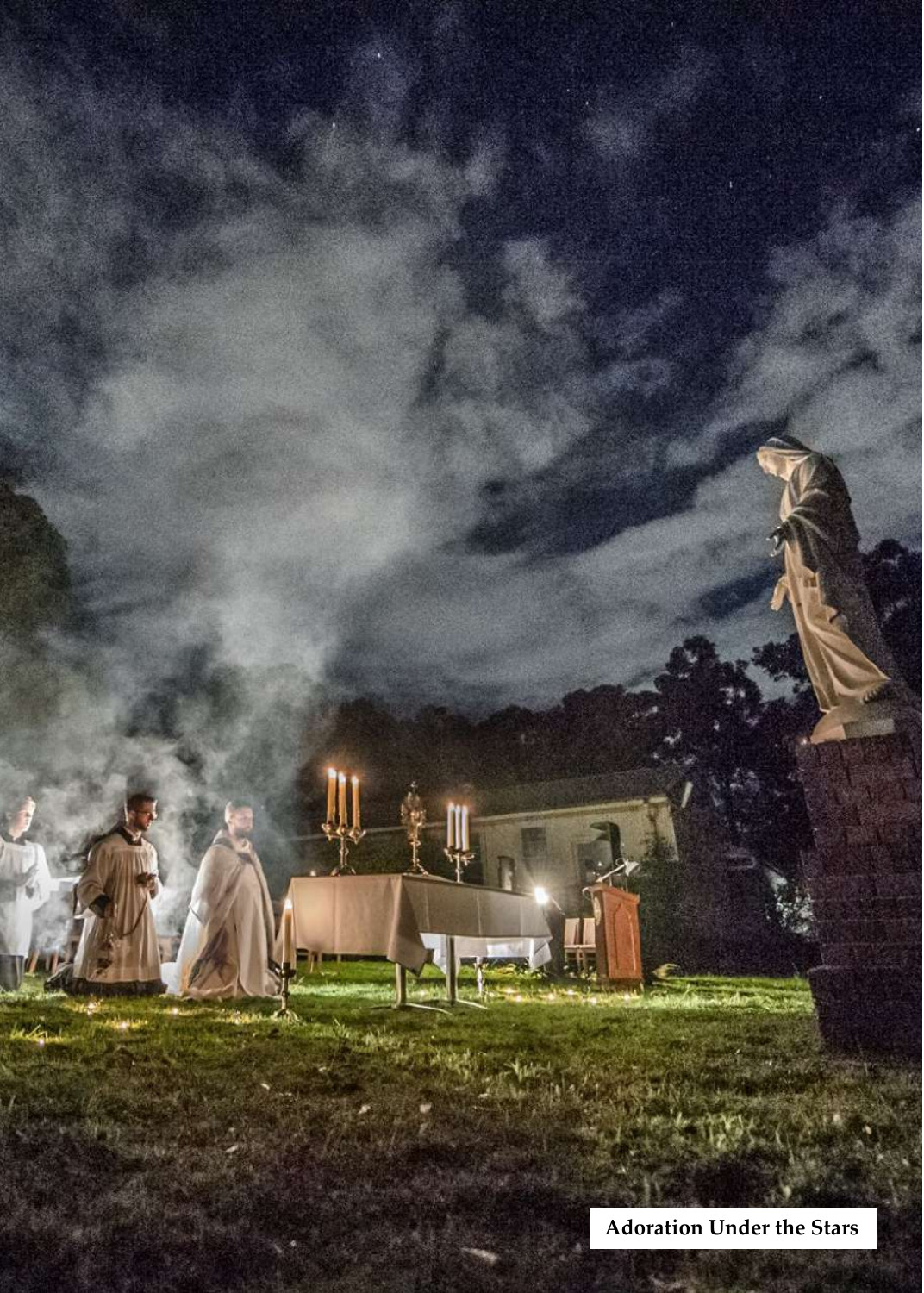# **FAQ**

## **What is the special value of a Catholic tertiary education?**

A faithful Catholic college provides an open and healthy environment for serious consideration of ideas free from the influence of forced relativism. A Catholic tertiary education encourages intellectual engagement with the faith. This translates to a vibrant Catholic culture on campus that respects Catholic moral teaching and promotes spiritual development.

## **Does Campion support and abide by** *Ex corde Ecclesiae***?**

*Ex corde Ecclesiae* is the Apostolic Constitution on Catholic higher education issued by Pope John Paul II in 1990 which identifies what constitutes Catholic identity at colleges and universities. Campion enthusiastically adopts its guidelines.

**I'm more of a "doer" than a "thinker". Is a liberal arts education really for me?** Absolutely! By engaging with the writers and thinkers who have influenced Western thought, you will develop soft skills highly sought after by employers. A liberal arts degree will set you apart from other graduates whilst giving you the best foundation for understanding and living life.

## **Should I place higher value on attending larger or more widely known institutions?**

Not necessarily. What is most important is whether your faith can be strengthened or at least maintained. You should also consider where you will most enjoy your undergraduate experience and whether you will have the opportunity to develop friendships on the basis of shared values.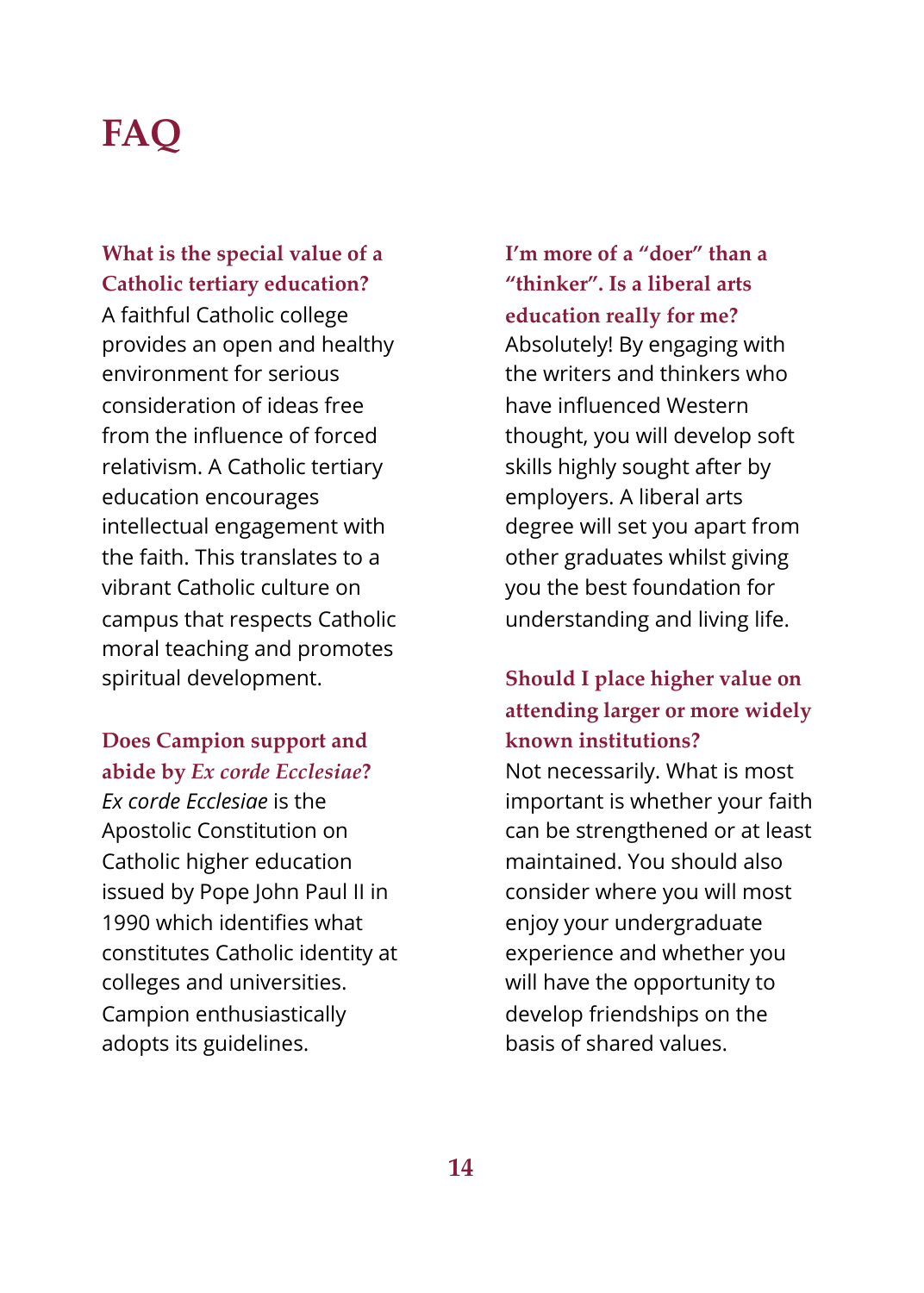After graduating from Campion in 2011 I took a gap year before pursuing further studies in Literature. I completed my Honours in Literature at Monash University, and am currently working on a PhD looking at the influence of Medieval Catholicism on Shakespeare's conception of psychology. I am so grateful to Campion for giving me the skills and inspiration to pursue this topic. The Campion course, with its integrated approach to texts and traditions and the way they 'talk' to each other, gave me the perfect foundation for my current research. I am also grateful for the college's holistic approach to the human person which extends beyond the course and into each student's spiritual and social life. This has encouraged me to pursue beauty, truth and goodness not only in my research but in every aspect of my life.

> **Angela Schumann Class of 2011**